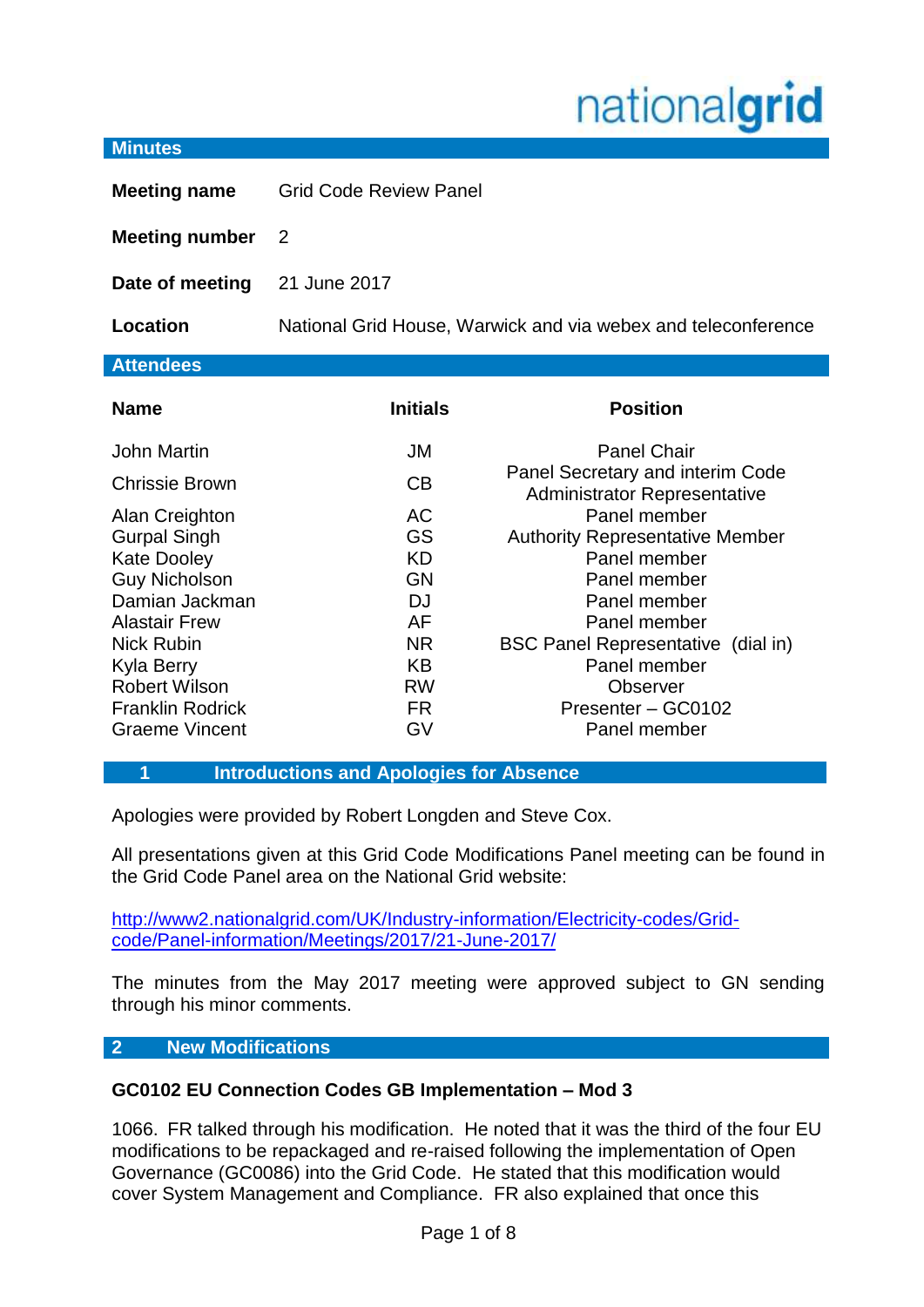modification was raised at the Grid Code and Distribution Panel that GC0048 and GC0090 would be withdrawn as the defect within these modifications would be covered by GC0100, GC0101 and GC0102. It was agreed that GC0048 and GC0090 would only be officially withdrawn following the approval of GC0102 at the DCode Panel meeting.

Action 7: see action log

1067. The Panel noted that the table within the Proposal form was not the most up to date table and that there had been additional comments from the issue group. FR stated that he would circulate the most up to date table to the Workgroup five working days ahead of the meeting and additionally noted that the table should indicate the areas and parameters of the work to be completed. FR stated that the table currently included is illustrative and not definitive. FR went on to explain that the table will define the work completed so far and that the table can be used within the Workgroup. FR to update the table.

Action 8: see actions log

1068. KB stated that both Ofgem and BEIS required that a mapping exercise be completed to demonstrate where a comparison of the EU requirements with the GB codes was carried out. AC noted that this would be good for demonstrating compliance. The Panel agreed that the code mapping setting out the Articles that were being addressed by the Workgroup could be used at the Terms of Reference for the Workgroup. Code mapping to be updated and Terms of Reference to link to the code mapping.

Action 9: see action log

- 1069. DJ asked that the word 'extend' could be changed to 'amend' within the document. AC noted that this Workgroup would be a joint Workgroup with the Distribution Code. FR stated that he had spoken to the DCode Technical Secretary to request the circulation of this modification. It was noted that Richard Woodward presented at the DCode for modifications GC0100 and GC0101.
- 1070. AC noted that the Workgroup members and Industry would like to have early sight of the planned meetings. CB took an action to ensure the dates for future Workgroup meetings were added to the website and circulated to the Grid Code distribution list.

Action 10: see action log

- 1071. The Panel agreed for the modification to proceed, to follow the timetable proposed (with a Workgroup and Workgroup Consultation) and to report back with a Workgroup Report at the November Grid Code Review Panel.
- 1072. AF questioned how the Workgroup vote will work across the GCode and DCode on the Workgroup day. CB took an action to review this approach and report back to the Panel as soon as possible.

Action 11: see action log

**3 Current Modification updates**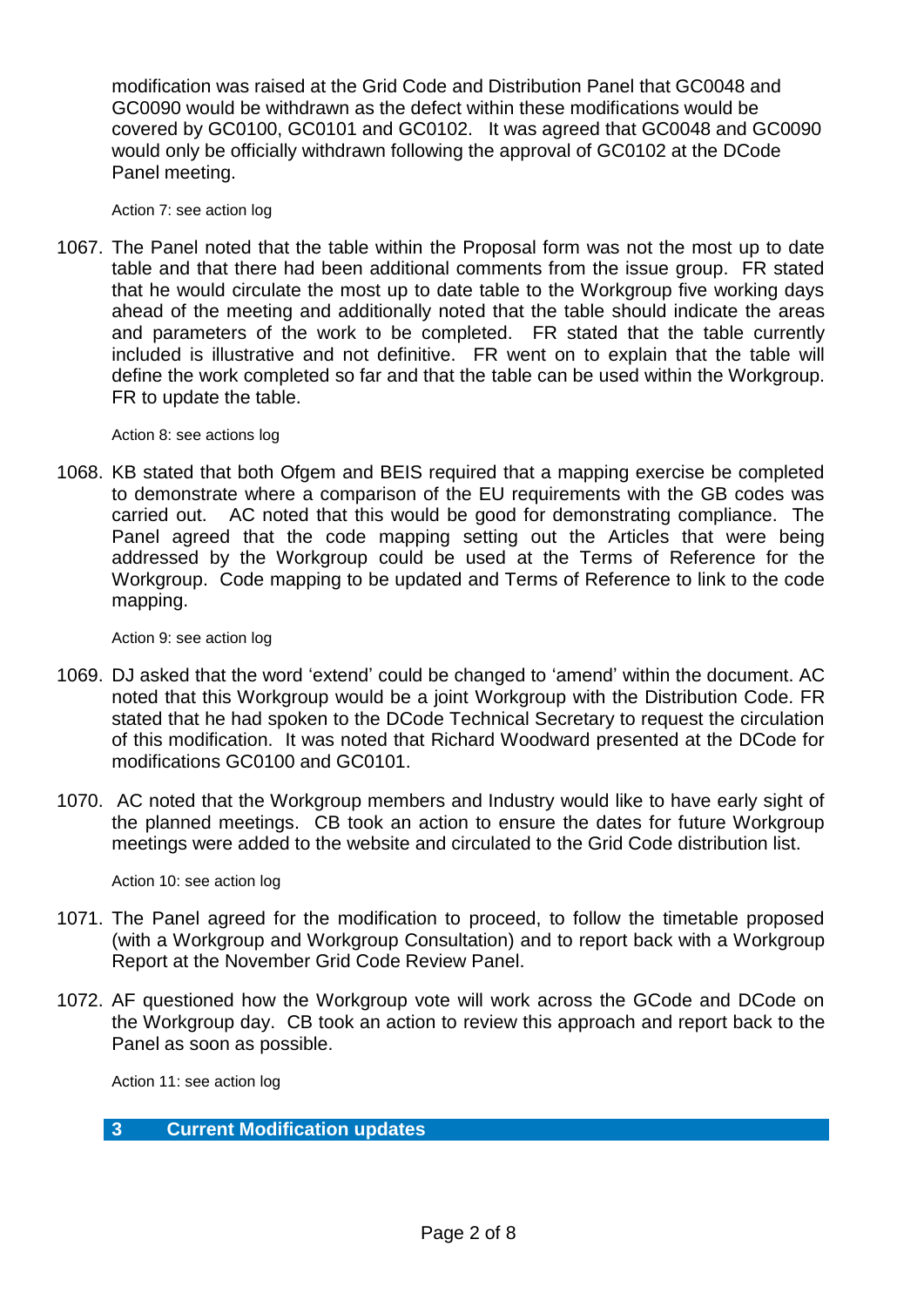1073. CB talked through the current Modification Register. CB also updated the Panel on the following Grid Code Modifications below.

# **GC0036 Review of the Harmonics Assessment Standards and Processes and GC0079 Frequency changes during large disturbances – phase 2**

- 1074. **GC0036:** This joint workgroup was established in 2010 to update the ENA administered standard on harmonics, G5/4. This standard is referenced in both the Distribution Code and the Grid Code. As the update to the standard does not directly result in Grid Code changes it is proposed to withdraw this code modification. The industry workgroup will continue their task unchanged, they state up to 12 months of work remains and will report back to both code panels on completion.
- 1075. AF asked who agrees the document. RW stated that it was an ENA administrated document which is copyright of the Network Operators and that own the Governance. AC asked what happens at the end of the process and GS stated that once it was agreed a new industry standard would be established. GN stated that he did not believe that changing the references in the Grid Code from G5/4 to G5/5 would be a housekeeping modification as Generators could be adversely affected by the change and that you could not simply just update the document number within the Grid Code text. GS also stated that you could have different views and that Network Operators could have possible conflicts. AC took an action to speak to the DCode Technical Secretary to confirm the Governance arrangements and report back to the Panel.

Action 12: see action log

- 1076. **GC0079:** Phase 2 of the work being carried out by this joint workgroup deals with protection settings for <5MW generators and started in 2013. The driver for the work is from the System Operator; however code changes will only be to the Distribution Code and will only impact Distribution-connected generators. The panel agreed that the work needs to continue but as it will not result in a Grid Code change it is proposed to raise a new modification to the D Code panel and to withdraw GC0079.
- 1077. RW noted that this Workgroup would continue but that a DCode modification is to be raised and that additional Workgroup members would be able to join should they want to.

# **GC0087 Requirements for Generators Frequency Provisions**

1078. CB noted that at the last GCRP this modification was withdrawn by the Proposer. Industry did not show any interest in picking this modification up, this is due to the fact that the defect is absorbed within modifications GC0100 and GC0101.

# **GC0048 GB Application of RfG, GC0090 High Voltage Direct Current (HVDC) and GC0091 Demand Connection Code**

1079. CB noted that GC0048 and GC0090 will be withdrawn officially following the raising and acceptance of GC0102 at the D code Panel meeting. She noted that GC0091 will be withdrawn following the raising of the last EU Connection Code modification in the next few months.

# **GC0094 Relevant Electrical Standards**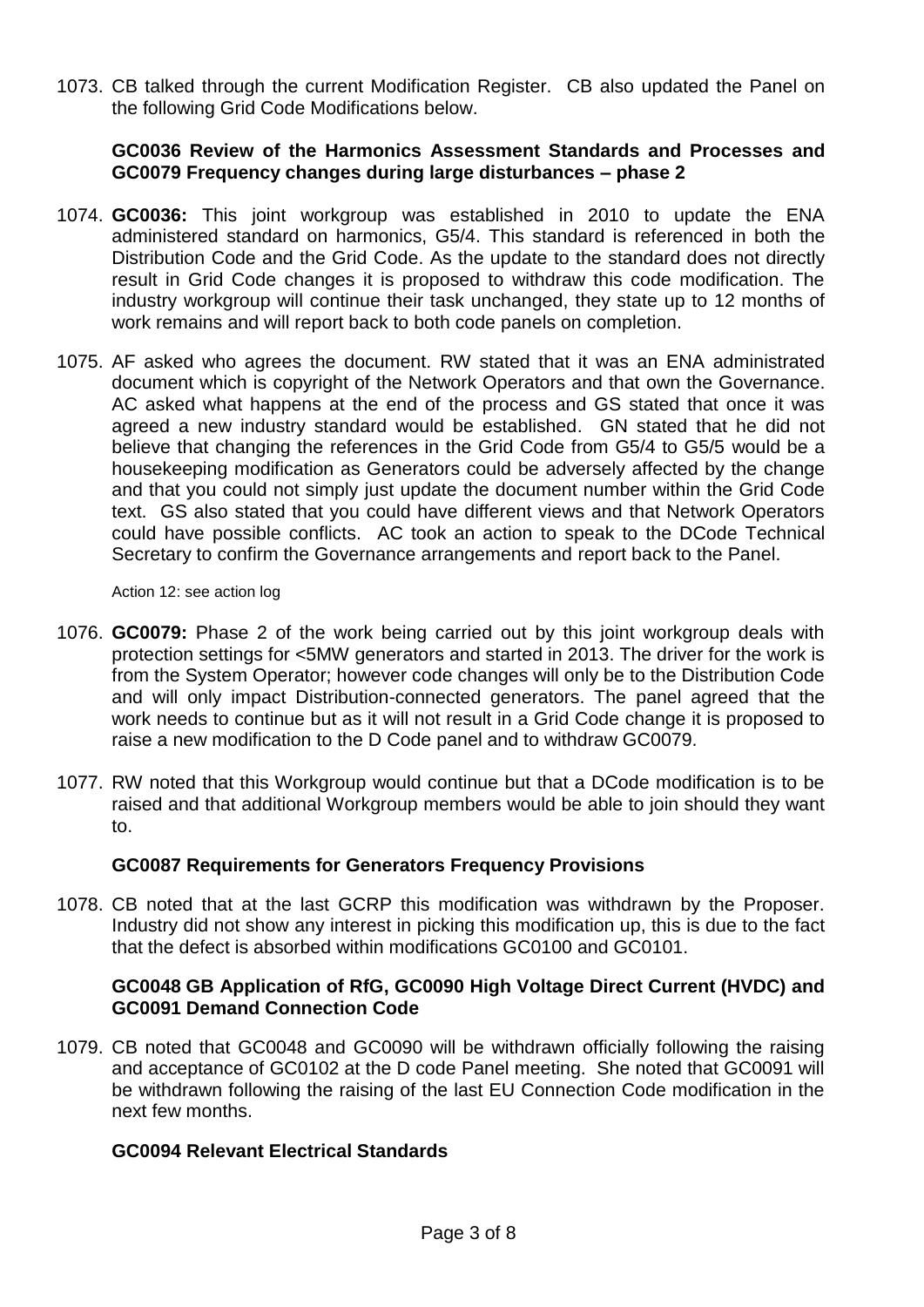- 1080. CB noted that following the withdrawal of support from the Proposer of this modification (NGET) at the last Grid Code Review Panel meeting, SSE had agreed to take over as Proposer. DJ stated that he will be submitting a new Proposal form to the July Panel meeting. It was noted that GC0094 was originally raised as an issue rather than a formal modification and as such not a lot of work had been completed.
- 1081. It was noted that GC0102 may also require amendments to RES documents. It was questioned as to how affected the RES are by the RfG. DJ noted that there may be some instances where the RfG specifies requirements that Generators have to pay for something in Scotland that is not being used as they cannot use it or its not being used effectively. He also stated that it is not easy to meet three separate standards and as such a single set of RES documents was required. These points were noted and will be addressed in the modification.

# **GC0095 Transmission System Operator Guideline**

- 1082. CB noted that this modification is currently at the Workgroup stage and that it would be likely that this modification be withdrawn as it was originally set up as an issue group. It would then be replaced with the modification(s) to proceed through Open Governance. An update will be given at the July Panel meeting.
- 1083. CB presented the current list of Workgroup members to the Panel. The Panel agreed that the Workgroup continue with the membership list presented subject to any additions that they specified.

# **GC0096 Storage**

- 1084. CB noted that this modification is currently at Workgroup stage. She stated that the Workgroup Consultation is being finalised ahead of issue to Industry and that a webex meeting would be held shortly to finalise the Consultation. A timetable will be submitted to the July meeting for approval.
- 1085. CB presented the current list of Workgroup members to the Panel. The Panel agreed that the Workgroup continue with the membership list presented subject to any additions that they specified.

# **GC0097 TERRE implementation**

- 1086. CB explained that this modification is currently at Workgroup stage. She stated that there would be a joint working group with BSC modification P344 on the 19 July 2017. She noted that an up to date timetable will be submitted as soon as possible following this meeting.
- 1087. CB presented the current list of Workgroup members to the Panel. The Panel agreed that the Workgroup continue with the membership list presented subject to any additions that they specified.

# **GC0098 Using GB Grid Code data to construct the EU Common Grid Model in accordance with Regulation (EU) 2015/1222 (Capacity Allocation Congestion Management) and Regulation (EU) 2016/1719 (FCA).**

1088. It was noted that following the feedback from the Panel last month that the Proposer of this modification would be resubmitting their modification to the July Panel meeting.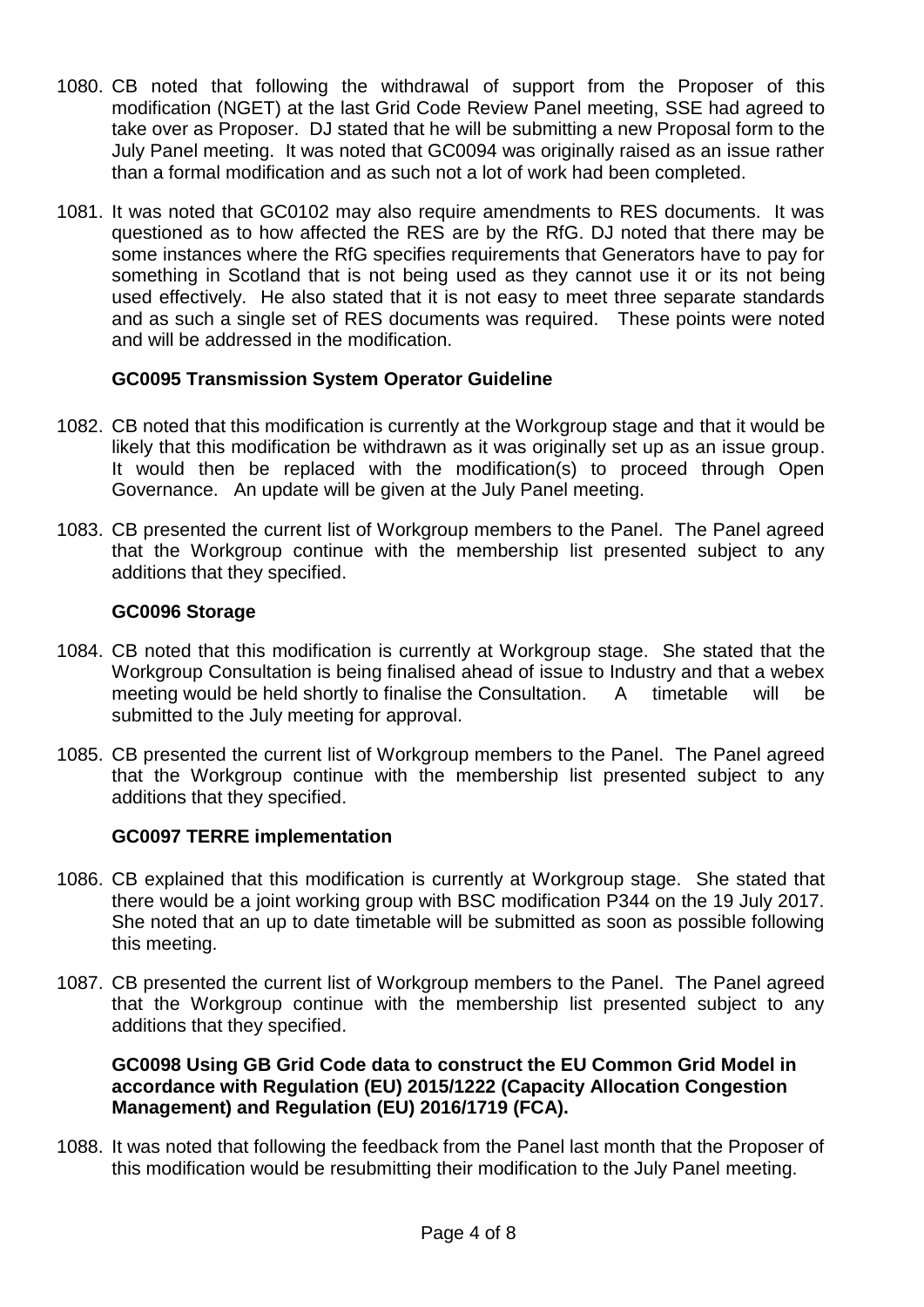# **GC0099 Establishing a Common Approach to Interconnector Scheduling**

1089. The Panel agreed the Workgroup membership for this modification. CB also presented a new timetable requesting an extension for their approval which includes a Workgroup Consultation. The Panel stated that it would be beneficial for the Workgroup Consultation to specify that the modification is for minimum necessary change. The Panel agreed the timetable. The GC0099 Workgroup is now due to report back to the September Panel meeting.

# **GC0100 EU Connection Codes GB Implementation – Mod 1**

1090. CB noted that the initial Workgroup meeting was held on the 7 June 2017. CB presented the nominations that had been received from Industry. The Panel approved the membership for this modification.

# **GC0101 EU Connection Codes GB Implementation – Mod 2**

- 1091. CB noted that the initial Workgroup meeting was held on the 7 June 2017. CB presented the nominations that had been received from Industry. The Panel approved the membership for this modification.
- 1092. The Panel stated that when reviewing nominations that have been received from Industry to participate within a Workgroup, they require more information than that presented at this meeting. They specified that they require the legal entity that a member would be representing for instance the Transmission Operator or the Generator business. They also agreed that the best way to proceed with the membership for future modifications was for the Workgroup to add the representation specification to the Terms of Reference for the Workgroup.

Action 13: see actions log

# **4 Governance**

# **Code Administrator survey feedback and action plan**

- 1093. CB talked through her slides with regards to the above. She stated that the main items that the NG Code Administrator would be focusing on, following the survey feedback are:
	- **Website** coming summer 2017
	- **Transparency** work in process around the branding of the Code Administrator function
	- **Meeting facilities** Webex, flexible meetings and speaking to stakeholders
	- **Communication**  SLA to be agreed for emails sent to the .box's

# **Terms of Reference and Workgroup voting**

1094. CB explained to the Panel that there were a few areas of the Terms of Reference that it would be beneficial to debate and come to a conclusion on as a Panel. KD questioned whether the Code Administrators should be working together to produce one single standard TOR across all codes. CB stated that this would be beneficial and took the action away to feed into the monthly Code Administrators meeting. It was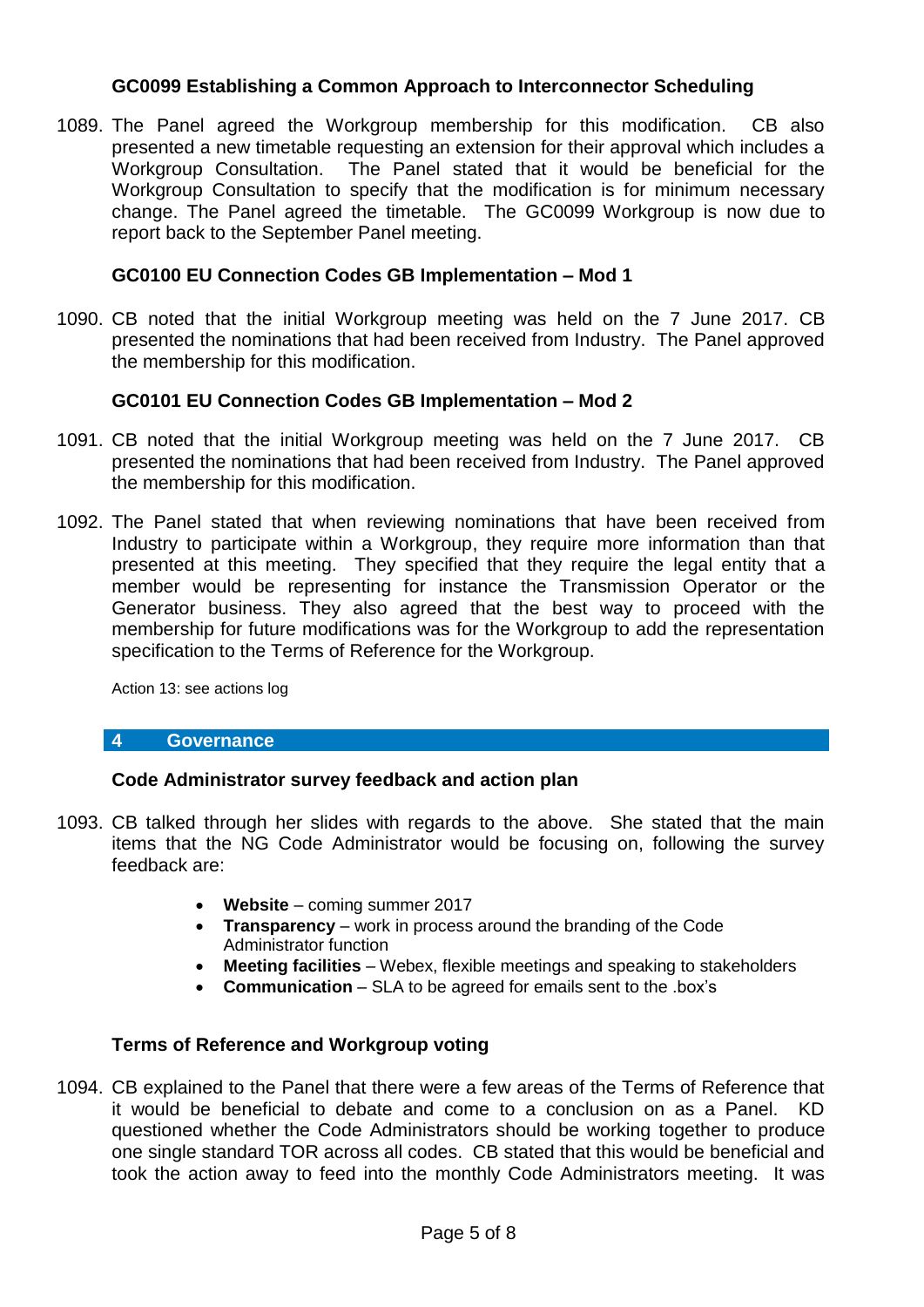agreed that this would be the most appropriate way to proceed but that the Grid Code would have to work to an interim TOR ahead of the finalisation of this. The areas are:

- 1) Standard scope
- 2) Percentage of meetings to attend to 'vote'
- 3) Voting in a Workgroup

Action 14: see actions log

# **Standard 'scope' for TOR**

- 1095. The Panel agreed that they would add the following to the standard Terms of Reference circulated:
	- 1) Review of membership ensure as far as possible that all impacted stakeholders are represented
	- 2) If legal text is not included within the modification proposal, rather than reviewing the legal text submitted, the workgroup should assist in the drafting of the legal text where appropriate

The Panel talked through the benefits for stakeholders and Industry participants in ensuring full legal text is available when submitting a modification proposal. It was noted that it may not always be possible to do so due to a number of reasons (size of the company, time constraints, legal teams etc) and therefore the Workgroup should be tasked with assisting with this drafting where appropriate. It was also noted that where possible there was always a benefit for the Proposer to take their modification to the Grid Code Development Forum for feedback ahead of submission to the Panel and that the Code Administrator should be promoting this.

# **Percentage of meeting to attend to 'vote'**

1096. CB suggested that a Workgroup member should attend fifty percent of meetings in order to be able to 'vote' ahead of the submission of the Workgroup Report to the GCRP. She stated that this was the percentage used for the CUSC. It was noted that it was not a requirement specified within the Grid Code text but the Panel agreed that it would be beneficial to both them, when they receive the Workgroup Report ahead of their recommendation or determination vote and also for the Authority when receiving the Final Modification Report. It was noted that there could be some possible combinations of attendance by workgroup members and their alternates such that from a mathematical perspective no Workgroup members would be eligible to 'vote'; it was agreed that this is highly unlikely to happen and should it do so that it can be addressed at the point in time. The Panel agreed that fifty percent was appropriate and should be used.

# **Voting in a Workgroup**

1097. CB explained that when deciding on what 'vote' to propose as a way forward for the Grid Code under the new Open Governance rules that she had taken best practice from the UNC but also took into consideration the arrangements under the CUSC, as NGET is the Code Administrator. This 'voting' is less complex than the CUSC and only has two votes for each Workgroup member. The Workgroup member would have to state whether they support the Original proposal or any of the alternatives raised and then which is the best option. The Panel agreed with the proposed approach which is outlined below.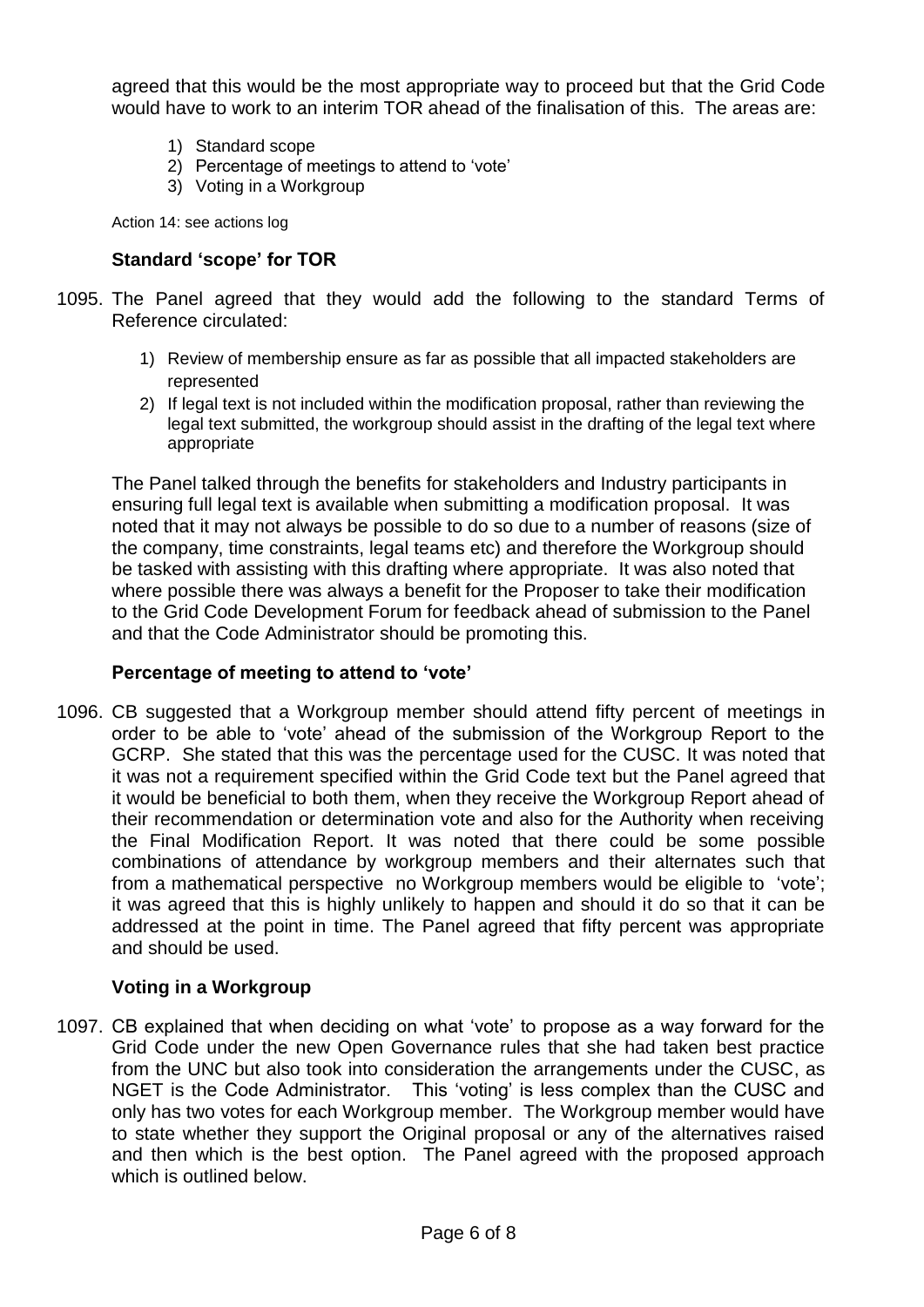- Do you support the Original or any of the alternative Proposals?
- Which of the Proposals best facilitates the Grid Code Objectives?

# **Impartiality of Workgroup members**

1098. The Panel noted and agreed that they would benefit from a proposed way forward with regards to whether Workgroup members should act impartially within a Workgroup. It was noted that it would be difficult for Workgroup members to disassociate themselves from their respective company entirely. NR stated that members within a BSC Workgroup would act impartially. He also offered to send around standard Terms of Reference from Elexon to assist with the drafting. NR agreed to send the TOR to the Panel following the meeting. CB took an action to report back to the Panel on the proposed way forward.

Action 15: see action log

1099. It was noted that there maybe some subject matter experts that may wish to attend Workgroup meetings that are from the same company as a Workgroup member. CB stated that the Code Administrator welcomes this participation and they just need to advise, via the Grid Code.box that they wish to attend and the reasoning behind the request.

# **6 Standing items**

# **Grid Code Development Forum**

1100. CB noted that she did not have any issues for discussion at the meeting scheduled for the 6 July 2017.

# **ENC Implementation Plan**

1101. No comments were made on the Forward Work Plan.

# **July 2017 Workgroup Day**

1102. CB noted that it was only the EU modifications that were due to be discussed at the Workgroup day scheduled for the 7 July 2017.

# **Code Summary**

1103. No comments were made on the Code summary document.

# **Joint European Stakeholder Group**

1104. CB noted the next JESG meeting was due to be held on the 22 June 2017. She stated that the main agenda item was TSOG.

# **7 Impact of other Code Modifications or Developments**

1105. No impacts were raised at this meeting.

**8 Any Other Business**